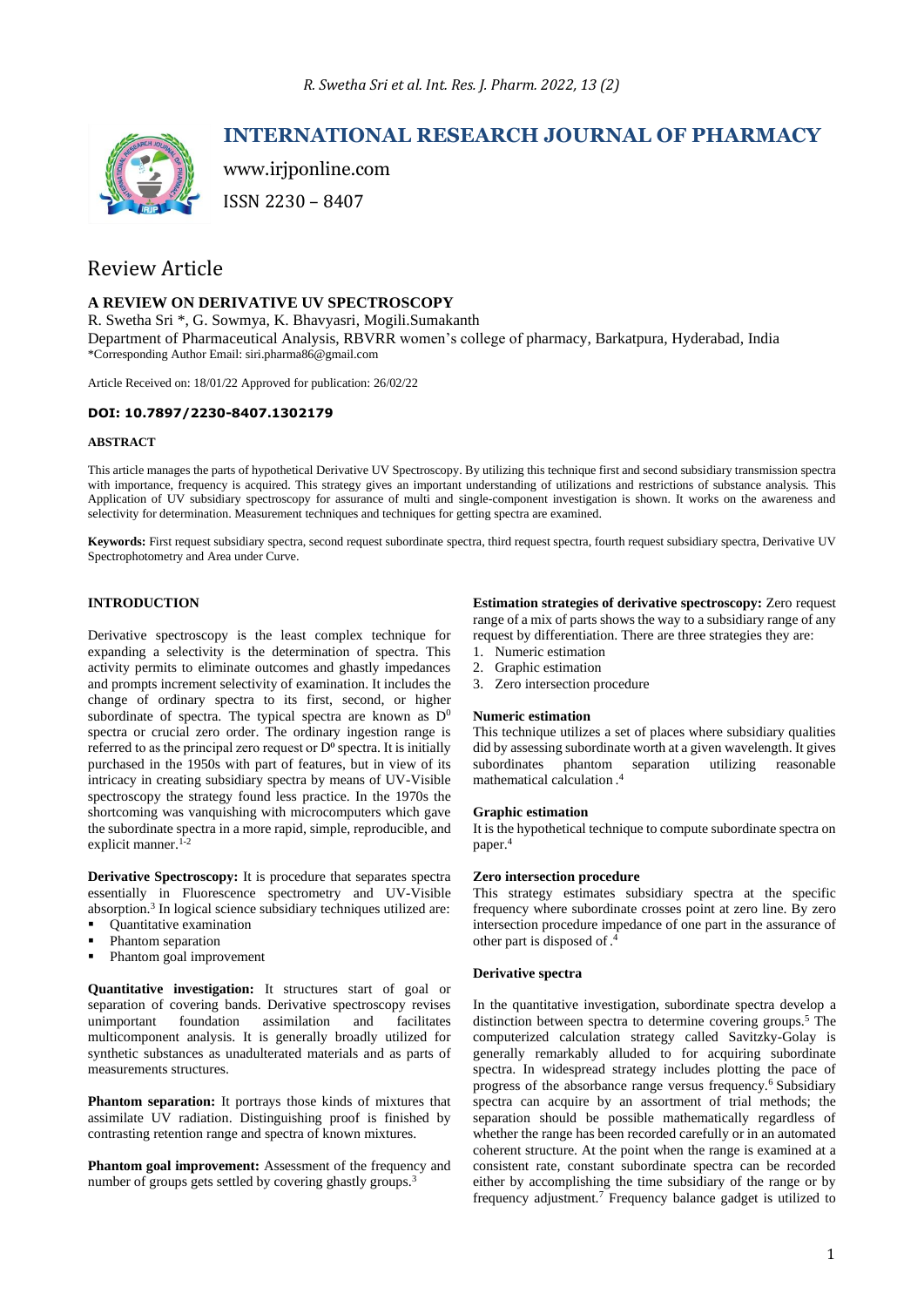record the subordinate spectra, where a light emission contrasts in frequency by a little change (1-2 nm) and the distinction between the two readings is recorded the , automated technique is generally used to get subsidiary bends.

Quantitatively for second or fourth request subordinate bends, top statures are estimated of long-wave top satellite or for short-wave top satellite.<sup>8</sup> The level of trouble of subsidiary spectra increments with presence of satellite pinnacles. Second subsidiary spectra are addressed by presence of two sharp pinnacles and a box. The solvents have an astonishing impact over tops. <sup>9</sup> Based on solvents extremity, pinnacles and the box move either to more limited or longer frequency (Fig. 1).



**Figure 1: A representation of UV Derivative zero-order derivative spectrum**

It is the underlying advance of providing further subsidiaries zeroth request can provide nth request derivative. In this  $D^0$  range for example zeroth request is delegate element of typical assimilation spectrum. From zeroth request 1st, 2nd, 3rd and fourth request subordinate spectra can be acquired directly. Increase arranged by subsidiaries builds the responsiveness of assurance.

First order derivative spectrum: It is acquired by derivatizing zero request range once. It is plot of progress of absorbance with frequency against wavelength, rate of progress of absorbance with frequency.<sup>9</sup>

**Second order derivative spectrum:** It is gotten by derivatizing zero request range twice. It is a plot of ebb and flow of ingestion range against wavelength.

Third order derivative spectrum: Second request range third request subsidiary range shows scatter capacity to that of the unique bend.

**Fourth order derivative spectrum:** It is rearranged range of second request and has a more honed focal top than the first band, by fourth subsidiary restricted groups not set in stone.



**Figure 2: Zero, First & Second order derivative spectrum**

#### **Instrumentation**

Subordinate spectra might be created by three strategies.

**1.Modifaction of the optical framework:** Spectrophotometers with double monochromators, photodetectors used. Generates a sign with a sufficiency corresponding to the incline of the range over the frequency stretch.10-11

Burdens: Expensive, restricted to the recording of first subsidiary spectra as it were.

#### **2.To create subsidiary spectra is electronic separation of the spectrophotometer simple sign:**

Opposition capacitance (RC) modules are profoundly reliant upon instrumental boundaries, the output speed and the time steady. Standard arrangement of analyte is utilized to adjust the deliberate worth under the instrumental condition chose.<sup>10-11</sup>

#### **3.Based upon microcomputers separation:**

Miniature PCs joined in to or communicated with spectrophotometer might be customized to give.

Subsidiary spectra during or after check. To quantify subsidiary amplitudes between indicated frequencies.

To ascertain fixations and related insights from the deliberate amplitudes.

#### **Advantages**

1.Effective improvement of goal.

2.Discrimnation in favour of the sharpest features of spectrum.

3.It has the expanded selectivity and responsiveness.

4.In presence of solid and sharp absorbance peak, weak and little absorbance pinnacle can distinguish.

5.Broad absorbance range gives the unmistakable thought regarding specific frequency at greatest range.

6.In presence of existed foundation ingestion quantitative investigation can examined. 12-13

## **Disadvantages**

1.The primary disservice of subordinate spectroscopy is its unfortunate reproducibility.

2. This strategy becomes troublesome when utilized with higher orders.

3.Even however it is touchy still it is profoundly defenceless to different boundaries.

4.This technique is restricted to specific framework just and it has restricted applications due its reproducibility.